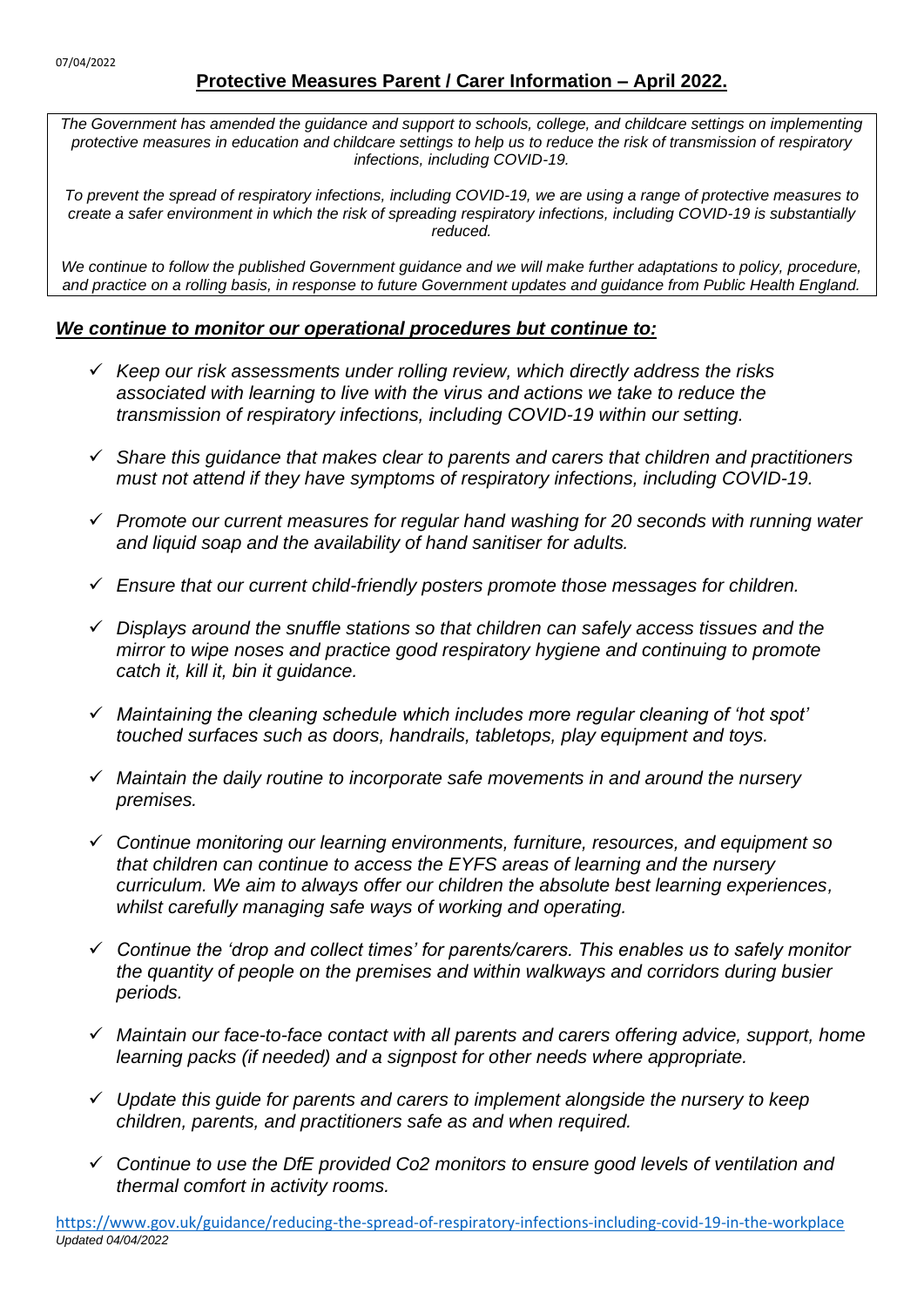#### 07/04/2022 **Control measures:**

*Field House has systems in place that meet the 10 elements of Standard Infection Prevention and Control Precautions which when carried out effectively help reduce the risk of transmission of infections criteria:*

- *1. Environment or placement of someone who develops and infection*
- *2. Hand hygiene*
- *3. Respiratory and cough hygiene*
- *4. Personal protective equipment*
- *5. Safe management of the environment*
- *6. Safe management of equipment*
- *7. Safe management of linen or soft furnishings*
- *8. Safe management of blood and body fluids*
- *9. Safe disposal of waste*
- *10.Occupational safety or managing prevention of exposure to infection.*

### **Allocated Groups of Children:**

- $\triangleright$  There are 3 groups.
	- 0-2 years.
	- 2-3 years.
	- 3-4 years.
- $\triangleright$  Each group will have a base room and continue to access the nursery within their group.
- ➢ Mealtimes will remain the same and children will self-serve themselves if they are confident to do so.
- ➢ Children will visit bathrooms within their group and practitioners will continue to have their bathroom buddy.
- ➢ Outdoor spaces will always be in use for all groups. Practitioners will co-ordinate the timings of outdoor play with their teams.

#### **Parents and carers inside the nursery.**

- $\triangleright$  Our parents / carers and visitors are all welcome within our nursery we reserve the right to request that face coverings are to be worn on the nursery premises at any time. We will notify visitors of this decision verbally, by e-mail and via signage displayed around the nursery. Drop off and collection times assist our protective measures so that we can monitor safe movements in and around the premises during busier periods.
- ➢ We want to keep a safe balance of quality time with our families but also maintaining safe distances and keeping areas ventilated as much as possible during drop off / collection times. Please be mindful of our procedures when dropping off and collecting little people so that these periods are swift and purposeful.
- $\triangleright$  We ask that parents and carers sanitise hands on the way into the nursery (as normal) then again before entering the room and again when exiting the room.
- $\triangleright$  Each child will have a set time frame to be dropped off and collected, as chosen by parents / carers – this is extremely important**.** This enables us to co-ordinate how many people we have moving around the premises. *On occasion* you may be running late, you will therefore need to telephone us to give us an estimated time of arrival so that provisions can be made. If you are collecting your child early, please telephone us.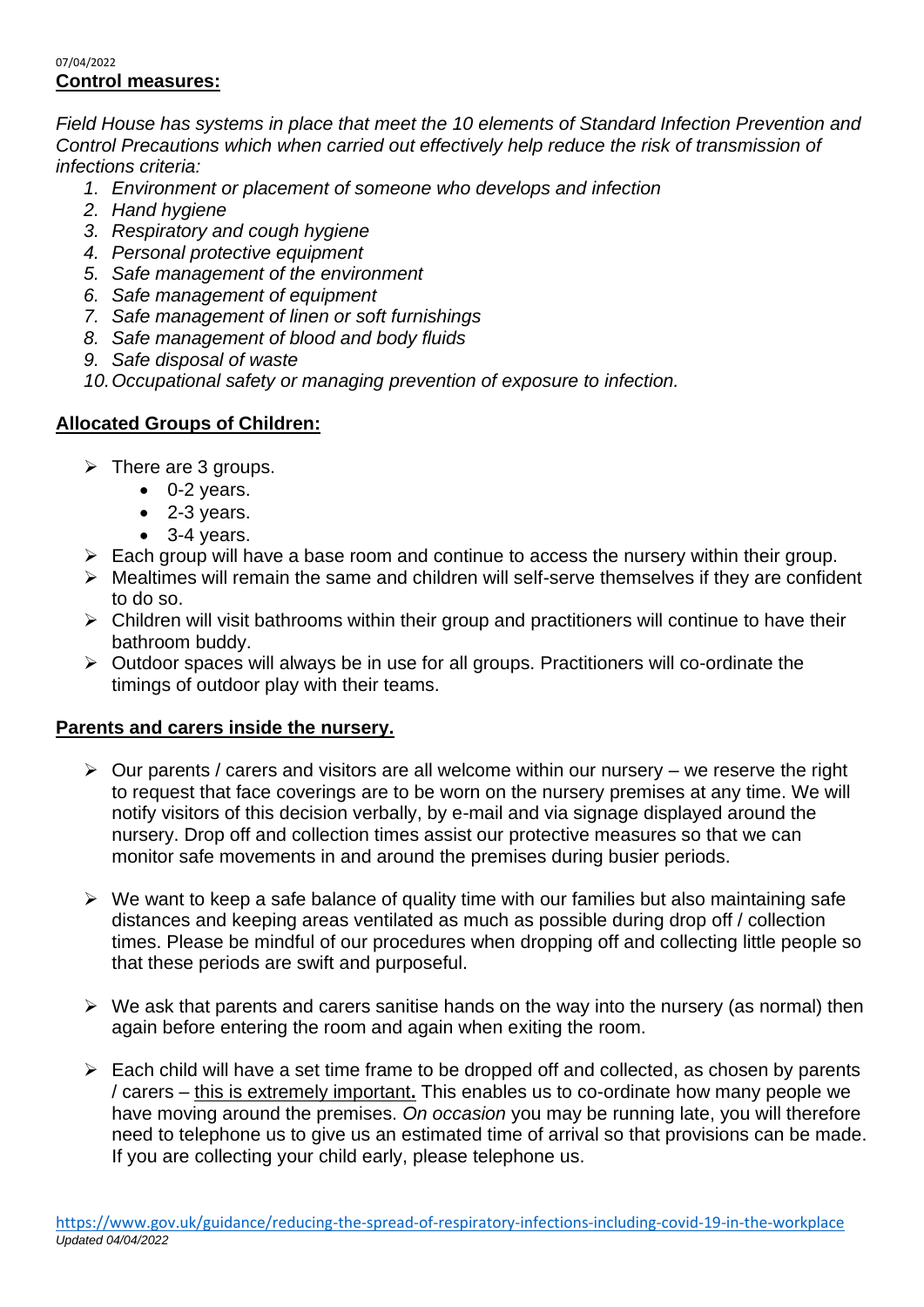- $\triangleright$  We have agreed that we can safely accommodate two adults at a time in each room during drop off and collection. We would like to ask that if there are already two parents / carers in the room upon arrival, please wait outside the room or in the corridor. Please be mindful that our corridors are narrow, so if it is busy, wait in the garden until you know there is space to move around inside.
- $\triangleright$  We cannot accept toys from home (unless it is necessary for a child's well-being, and the item will be cleaned thoroughly before entry to nursery)
- ➢ Learning journeys will continue face to face and we also use Class Dojo for sharing information, learning and experiences between nursery-home-nursery.
- ➢ Completion of existing injuries, bump forms and medication forms (and sharing) will continue to be completed face to face.
- ➢ Parents wishing to share information, speak confidentially, or have a catch up, we can do this on drop off or collection or at a mutually convenient time.

### **Drop off and Collection:**

- $\triangleright$  We will continue to offer the three slots for drop off and collection and this is agreed between parents / carers and nursery during admissions.
- $\triangleright$  It is important that you do drop and collect your little people during the 15-minute slot you have chosen.
- $\triangleright$  Early collection will need to be arranged by telephone any parents arriving early (or late) will need to wait until the next slot.
- $\triangleright$  The time slots are:

#### Drop off slots:

- ✓ \*7.30am 7.45am
- ✓ \*8.00am-8.15am
- ✓ \*8.30am-8.45am

#### Collection slots:

- $\overline{\checkmark}$  4.30pm-4.45pm
- ✓ 5pm-5.15pm
- $\checkmark$  5.30pm-5.45pm (we close at 5.45pm prompt please do not arrive later than 5.40pm)

#### **Parents, carers and visitors' responsibilities include:**

- $\triangleright$  Not attending nursery if unwell.
- $\triangleright$  Staying at home if you or your child is unwell.
- ➢ **Arriving on time –** within the 15-minute time slot chosen.
- $\geq 1$  authorised adult to enter the premises with a child at a time, unless pre-arranged and agreed with nursery (2 adults in the room at any one time).
- ➢ Sanitising hands before pressing the intercom and again before entering the room.
- $\triangleright$  Being courteous of space on the stairs, in the corridors and around the nursery premises by giving others space to wait and move around safely.
- ➢ Having a shared understanding that operational procedures remain under rolling review and can be amended in response to any updated Government or Public Health guidance.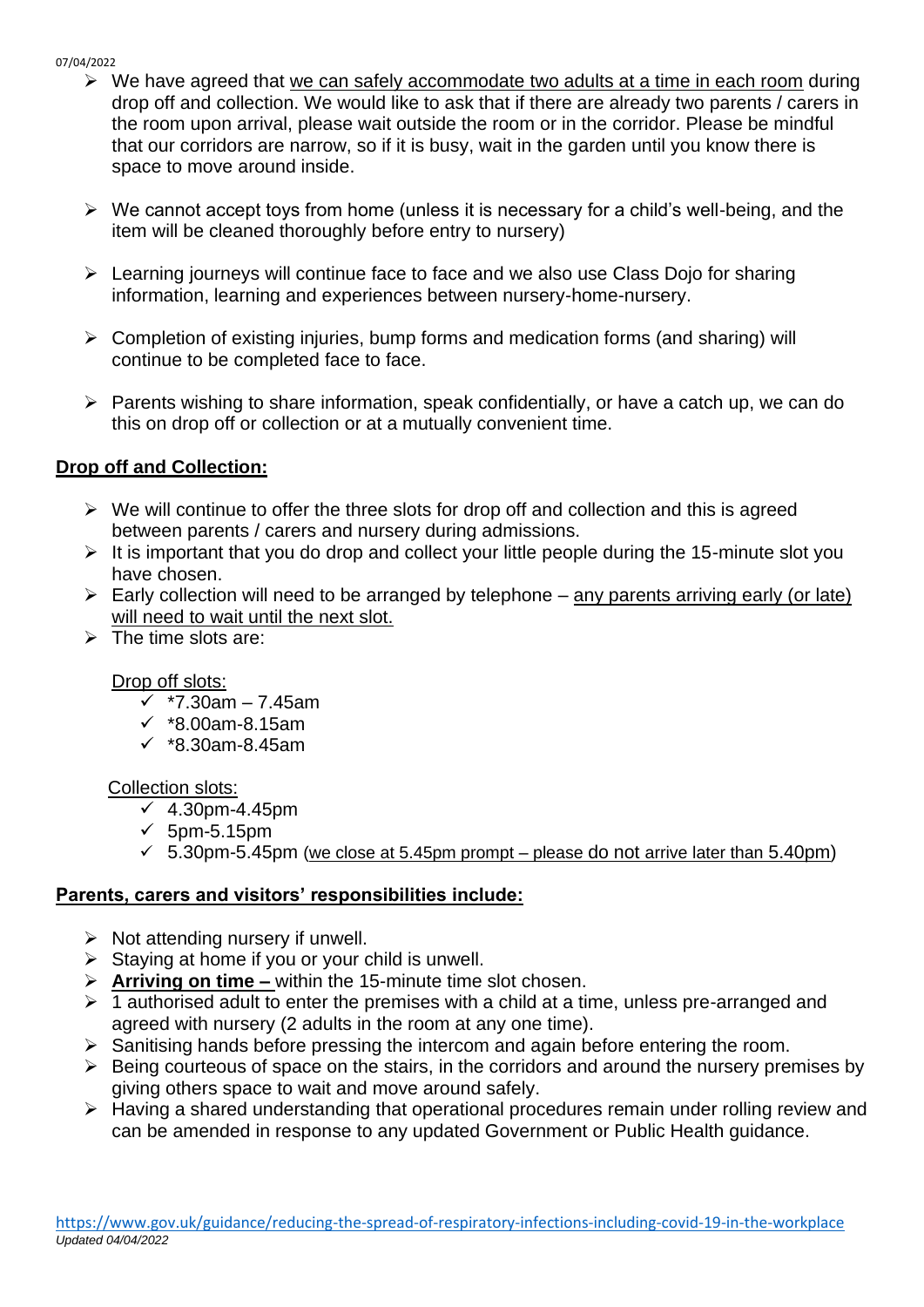#### 07/04/2022 **Nursery sessions and operating hours:**

- Open at 7.30am, close at 5.45pm.
- Morning session  $-7.30$ am-12.30pm.
- Afternoon session 12.45pm-5.45pm.
- This includes funded hours.

# **Fees:**

- ➢ Please make payments either online or over the telephone.
- $\triangleright$  We can accept cash payments for lunches (funded children only), but the cash must be in an envelope, clearly labelled with your child's name.

# **Packed Lunches:**

- $\triangleright$  This option is still available if you wish to provide a packed lunch for your child if parents select a packed lunch, this is payable at the beginning of each week.
- ➢ Please ensure the packed lunch is healthy and using the guidance we provided upon admission.
- $\triangleright$  If you choose a nursery meal these are payable at £2 per meal paid daily or weekly.

# **Children's Bags / Belongings:**

- $\triangleright$  Please provide your child with a 'stay at nursery' bag this bag will remain in nursery.
- ➢ Transferring bags to and from nursery and home is not in keeping with our protective measures.
- $\triangleright$  We will inform you when we need a top up of spare clothes, so that bags can stay on children's pegs.
- ➢ Medication to be clearly labelled as usual and Calpol provided to stay at nursery.

# **Flexible Working:**

- ➢ We will try our best to accommodate our working parents and be as flexible as we can, but these arrangements must meet our protective measures and staff: child ratio arrangements.
- $\triangleright$  We ask parents to provide as much notice as possible if a flexible shift pattern is required and we cannot guarantee that we will always be able to accommodate a flexible work pattern if ample notice is not provided.

# **Nursery Viewings:**

- ➢ We continue to welcome parents to come and meet with us and have a look around our nursery, and this will always be pre-arranged.
- ➢ We are not currently offering 'open door' viewings.
- $\triangleright$  All parents will be asked to wear a face covering for the duration of the look around and to wash their hands upon arrival and departure.

# **Settling in Visits:**

- $\triangleright$  We will arrange two settling in visits before children commence nursery.
- $\triangleright$  We can safely accommodate one parent or carer during the visits.
- ➢ The times and days will be agreed and confirmed via e-mail beforehand. These will be for 1 hour.
- ➢ Parents / carers will receive a copy of these protective measures and system of controls as part of the admission process.
- $\triangleright$  Parents will avoid close contact with other children.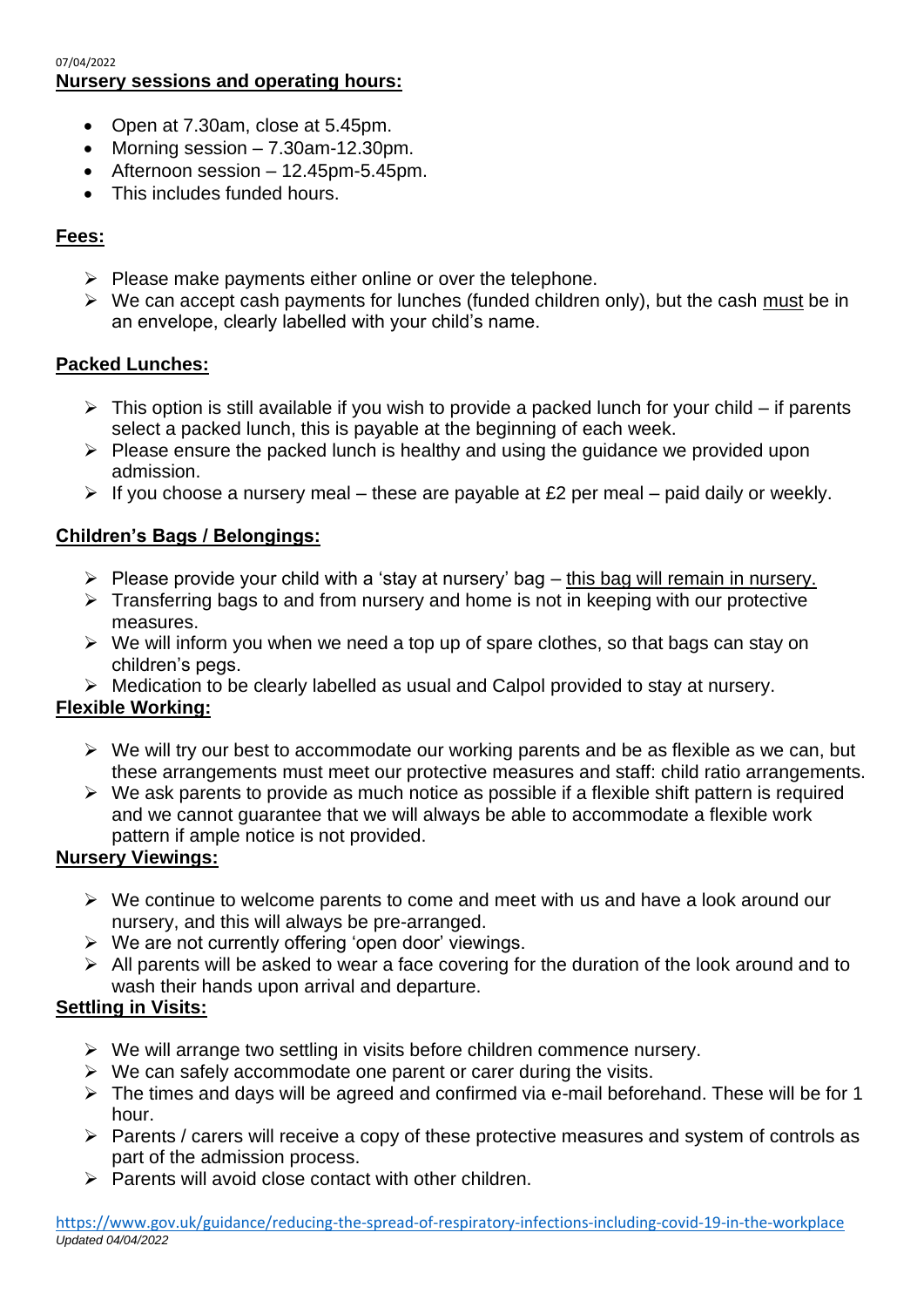$\triangleright$  Parents will be aware of the control measures, how this impacts them, and their responsibilities in supporting it when on settling in visits. Face coverings must be worn.

### **What happens if a child has symptoms of COVID-19 including: (this list could also relate to other illnesses, so we will discuss this together at the time)**

- *1. We will contact parents or carers:*
- $\rightarrow$  A child could be sent home if they become unwell with any one or more of:
	- A new, continuous cough (coughing a lot for more than an hour).
	- A high temperature.
	- A loss of, or change in, their normal sense of taste or smell (anosmia).
	- Shortness of breath.
	- Feeling tired or exhausted.
	- An aching body.
	- A headache.
	- A sore throat.
	- A blocked or runny nose.
	- A loss of appetite.
	- Diarrhoea.
	- Feeling sick or being sick
- $\rightarrow$  The child should stay at home until they are well.
- *2. We aim to interrupt the chain of transmission and isolate the child who is unwell and showing the symptoms of an infectious disease.*
- $\rightarrow$  Prompt exclusion of children, young people and staff who are unwell with an *infectious disease is essential to preventing the spread of infection in our setting.*
- $\rightarrow$  Whilst the child is awaiting collection, they will be moved into the listening room with a member of staff. The window will be opened for ventilation. (PPE is available if required)
- $\rightarrow$  If the child needs to go to the bathroom while waiting to be collected, they can do so with the separate bathroom on the first floor. The bathroom will be cleaned and disinfected using soapy water and Milton before used by anyone else.
- $\rightarrow$  As is usual practice, in an emergency we will call 999 if someone is seriously ill or injured or their life is at risk.
- 3. *We will clean and disinfect all surfaces they have been in contact with*
- $\rightarrow$  Once the child has left the premises, we will thoroughly disinfect and clean all surfaces and contact points they came into contact with using standard cleaning products. This includes the bathroom if used.
- $\rightarrow$  Staff and other children who have had contact with the child who has symptoms must wash their hands thoroughly for 20 seconds.

# *(Children and young people aged 18 years and under who have a positive test result)*

• It is not recommended that children and young people are tested for COVID-19 unless directed to by a health professional.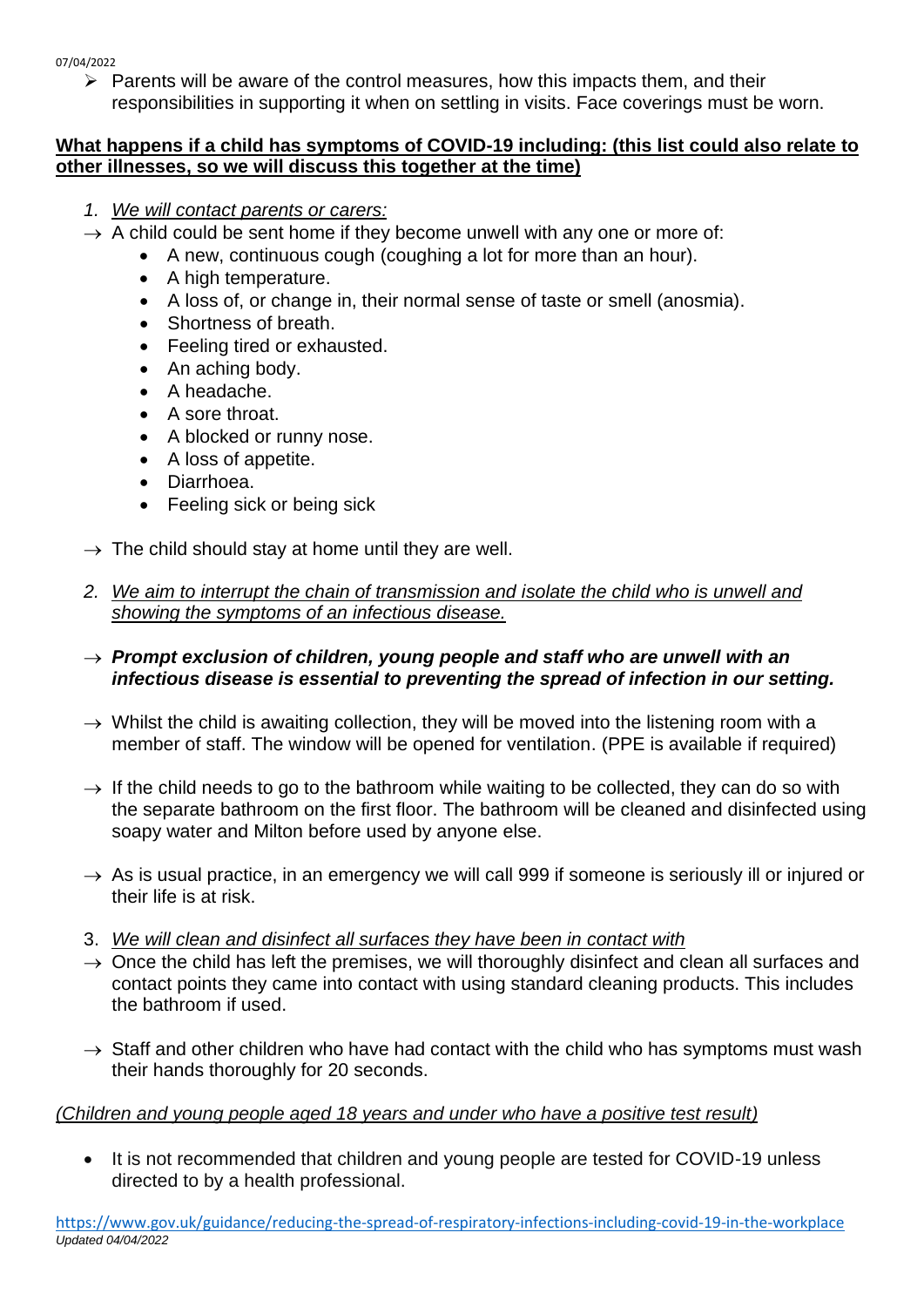- If a child or young person has a positive COVID-19 test result they should try to stay at home and avoid contact with other people for 3 days after the day they took the test, if they can.
- After 3 days, if they feel well and do not have a high temperature, the risk of passing the infection on to others is much lower. This is because children and young people tend to be infectious to other people for less time than adults.

# **What to do if a member of staff is showing symptoms of a respiratory infection, including COVID-19:**

- $\rightarrow$  Staff should try to stay at home and avoid contact with other people
- $\rightarrow$  If they have symptoms of a respiratory infection, such as COVID-19, and a high temperature or do not feel well enough to work or carry out normal activities, they should try to stay at home and avoid contact with other people, until they no longer have a high temperature (if they had one) or until they no longer feel unwell.
- $\rightarrow$  It is particularly important to avoid close contact with anyone who they know is at higher risk of becoming seriously unwell if they are infected with COVID-19 and other respiratory infections, especially those whose [immune system means that they are at higher risk of](https://www.gov.uk/government/publications/covid-19-guidance-for-people-whose-immune-system-means-they-are-at-higher-risk)  [serious illness, despite vaccination.](https://www.gov.uk/government/publications/covid-19-guidance-for-people-whose-immune-system-means-they-are-at-higher-risk)

# *How to reduce the spread of infection with the people you live with if you have COVID-19*

If you have COVID-19, there is a high risk that others in your household will catch it from you. There are several things you can do to reduce the spread of infection in your household.

- Limit close contact with others. Spend as little time as possible in communal areas.
- Regularly clean frequently touched surfaces and shared rooms like kitchens and bathrooms.
- Wash your hands regularly using soap and water, particularly after coughing and sneezing.
- Get help where possible from those you live with.
- Use a face covering if you need to spend time in shared spaces.
- Keep rooms well ventilated.
- Catch coughs and sneezes in disposable tissues and put them straight in the bin.

# **What to do if you test positive for COVID-19:**

- $\rightarrow$  It is very likely that you have COVID-19 even if you do not have any symptoms. You can pass on the infection to others, even if you have no symptoms.
- $\rightarrow$  Many people with COVID-19 will no longer be infectious to others after 5 days. If you have a positive COVID-19 test result, try to stay at home and avoid contact with other people for 5 days after the day you took your test.

# **Admitting children back to nursery:**

- $\rightarrow$  The child or staff member who tested positive for (COVID-19) can return to nursery once they are well enough (after 5 days)
- $\rightarrow$  Nursery and parents/carers will agree that a child with symptoms should not attend nursery, given the potential risk to others.